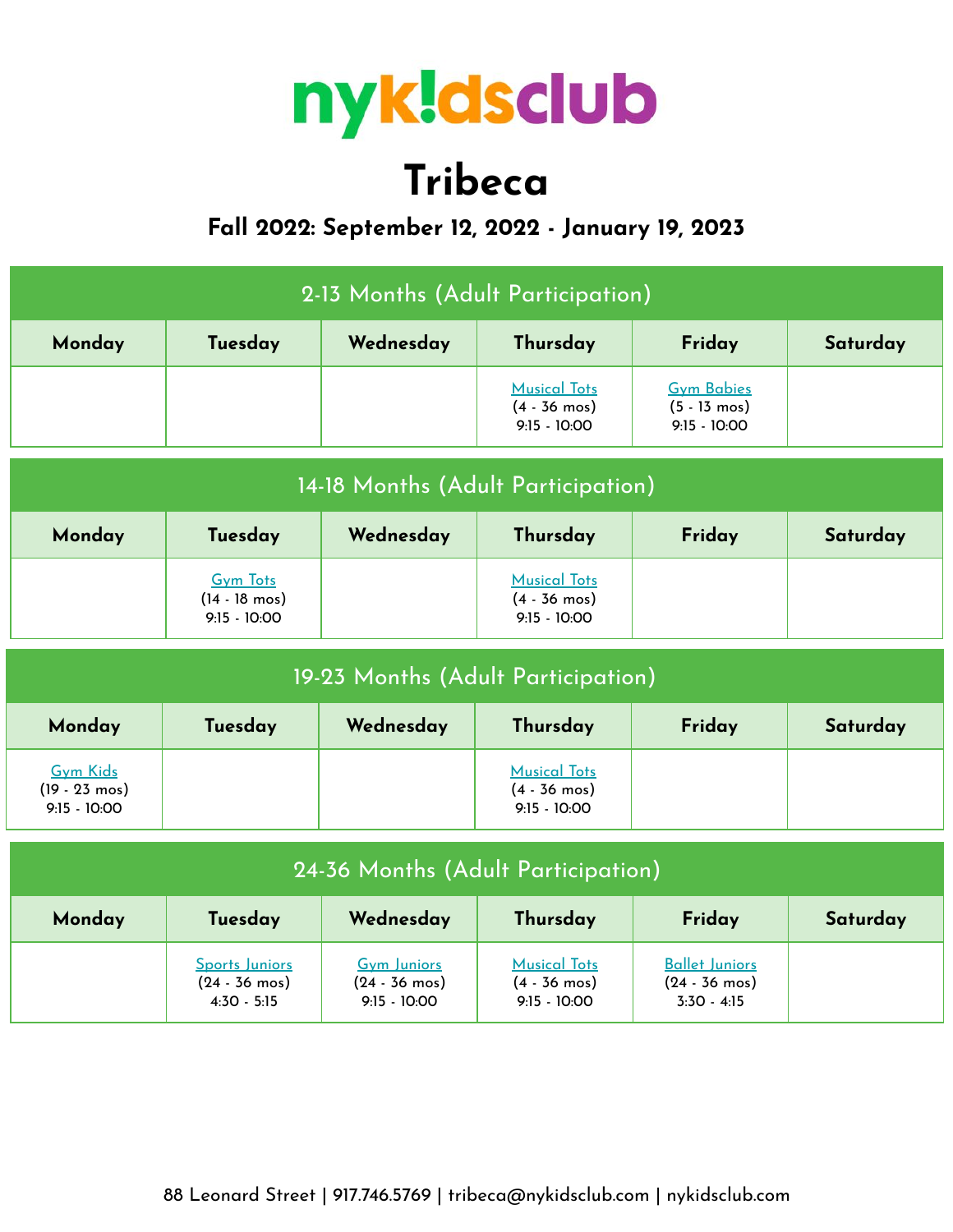| 2 1/2 - 3 1/2 Years (Independent Participation)                   |                                                                    |                                                                        |                                                                          |                                                                    |                                                                                  |  |  |
|-------------------------------------------------------------------|--------------------------------------------------------------------|------------------------------------------------------------------------|--------------------------------------------------------------------------|--------------------------------------------------------------------|----------------------------------------------------------------------------------|--|--|
| Monday                                                            | Tuesday                                                            | Wednesday                                                              | Thursday                                                                 | Friday                                                             | Saturday                                                                         |  |  |
| Sports  <br>$(2.5 - 3.5 \text{ yrs})$<br>$12:45 - 1:30$           | <b>Gymnastics</b> 1<br>$(2.5 - 3.5 \text{ yrs})$<br>$12:45 - 1:30$ | Tumble & Dance<br>$(2.5 - 3.5 \text{ yrs})$<br>$12:45 - 1:30$          | <b>Ultimate Fitness I</b><br>$(2.5 - 3.5 \text{ yrs})$<br>$12:45 - 1:30$ | <b>Gymnastics</b> 1<br>$(2.5 - 3.5 \text{ yrs})$<br>$12:45 - 1:30$ | <b>Gymnastics</b> 1<br>$(2.5 - 3.5 \text{ yrs})$<br>$10:00 - 10:45$              |  |  |
| <b>STEM I</b><br>$(2.5 - 3.5 \text{ yrs})$<br>$2:15 - 3:00$       |                                                                    | Music, Art, &<br>Story I<br>$(2.5 - 3.5 \text{ yrs})$<br>$2:15 - 3:00$ |                                                                          | Ultimate Fitness I<br>$(2.5 - 3.5 \text{ yrs})$<br>$4:30 - 5:15$   | <b>STEM I</b><br>$(2.5 - 3.5 \text{ yrs})$<br>$10:45 - 11:30$                    |  |  |
| <b>Gymnastics</b> 1<br>$(2.5 - 3.5 \text{ yrs})$<br>$4:30 - 5:15$ |                                                                    | <b>Sports</b><br>$(2.5 - 3.5 \text{ yrs})$<br>$4:30 - 5:15$            |                                                                          |                                                                    | Gymnastics/<br><b>STEM Combo</b><br>$(2.5 - 3.5 \text{ yrs})$<br>$10:00 - 11:30$ |  |  |

| 3 - 5 Years (Independent Participation)                                               |                                                                        |                                                             |                                                                                       |                                                                                          |                                                                             |  |  |
|---------------------------------------------------------------------------------------|------------------------------------------------------------------------|-------------------------------------------------------------|---------------------------------------------------------------------------------------|------------------------------------------------------------------------------------------|-----------------------------------------------------------------------------|--|--|
| Monday                                                                                | Tuesday                                                                | Wednesday                                                   | Thursday                                                                              | Friday                                                                                   | Saturday                                                                    |  |  |
| <b>Gymnastics II/III</b><br>$(3.5 - 6.5 \text{ yrs})$<br>$3:30 - 4:15$                | <b>Famous Artists</b><br>$(3 - 5 \text{ yrs})$<br>$2:15 - 3:00$        | Sports II/III<br>$(3.5 - 6.5 \text{ yrs})$<br>$3:30 - 4:15$ | Architects &<br><b>Engineers</b><br>$(3 - 5 \text{ yrs})$<br>$2:15 - 3:00$            | <b>World Art</b><br>$(3 - 5 \text{ yrs})$<br>$2:15 - 3:00$                               | Architects &<br><b>Engineers</b><br>$(3 - 5 \text{ yrs})$<br>$9:45 - 10:30$ |  |  |
| <u>Architects &amp;</u><br><b>Engineers</b><br>$(3 - 5 \text{ yrs})$<br>$4:30 - 5:15$ | Tumble & Dance<br>  /   <br>$(3.5 - 6.5 \text{ yrs})$<br>$3:30 - 4:15$ | <b>Science</b><br>$(3 - 5 \text{ yrs})$<br>$4:30 - 5:15$    | <b>Gymnastics II/III</b><br>$(3.5 - 6.5 \text{ yrs})$<br>$3:30 - 4:15$                | <b>Ultimate Fitness</b><br>  /   <br>$(3.5 - 6.5 \text{ yrs})$<br>$3:30 - 4:15$          | <b>Gymnastics II/III</b><br>$(3.5 - 6.5 \text{ yrs})$<br>$11:00 - 11:45$    |  |  |
|                                                                                       | Math Magic<br>$(3 - 5 \text{ yrs})$<br>$4:30 - 5:15$                   |                                                             | <b>Earth Explorers</b><br>$(3 - 5 \text{ yrs})$<br>$4:30 - 5:15$<br><b>NEW CLASS!</b> | Story, Creation,<br>& Illustration<br>$(3 - 5 \text{ yrs})$<br>$4:30 - 5:15$             |                                                                             |  |  |
|                                                                                       |                                                                        |                                                             | <b>Gymnastics III/IV</b><br>$(5 - 10 \text{ yrs})$<br>$4:30 - 5:15$                   | <b>Ballet</b><br><b>Foundations II/III</b><br>$(3.5 - 6.5 \text{ yrs})$<br>$4:30 - 5:15$ |                                                                             |  |  |